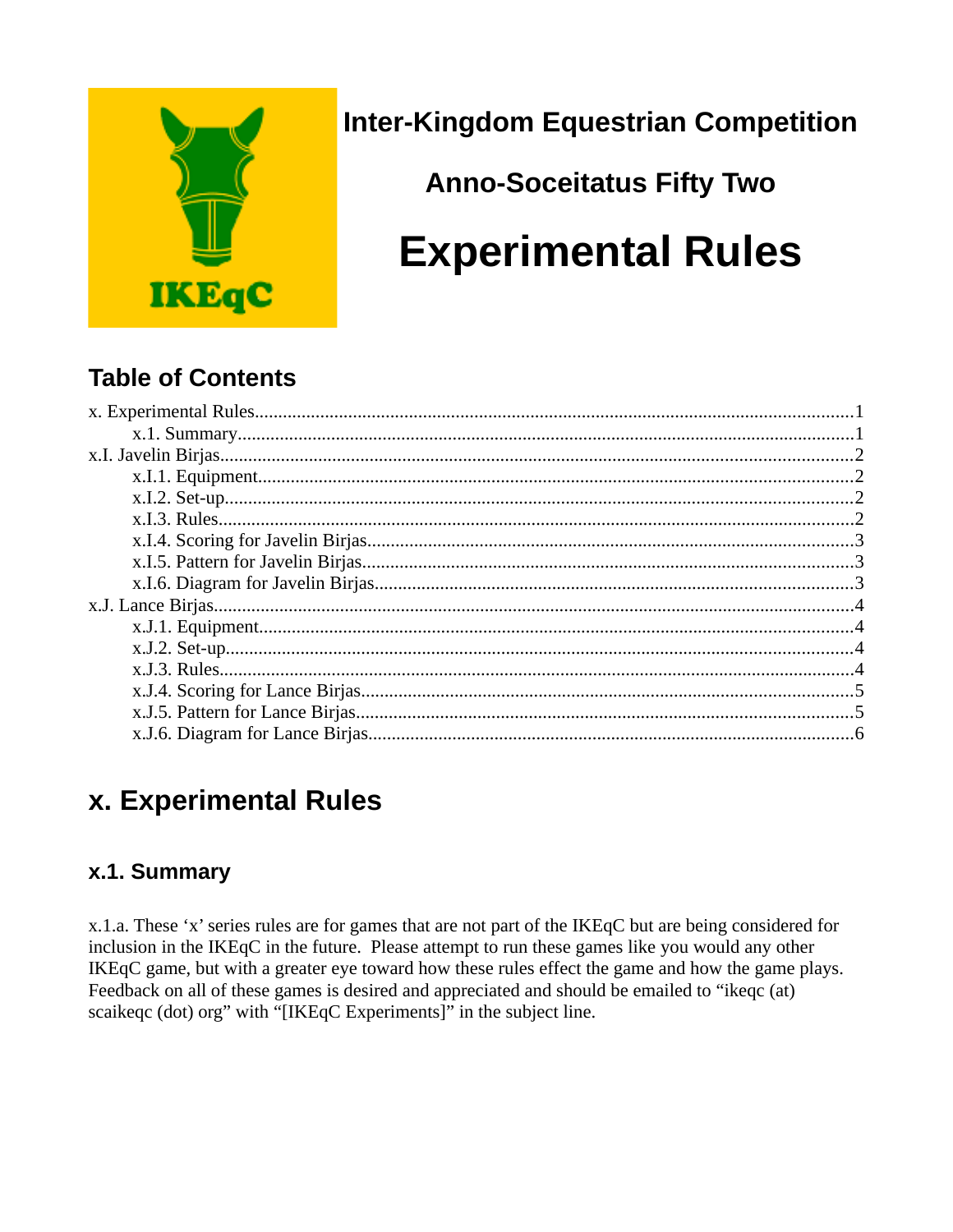# <span id="page-1-3"></span>**x.I. Javelin Birjas**

#### <span id="page-1-2"></span>**x.I.1. Equipment**

x.I.1.a. The Birjas target shall be a hollow circular hoop 12 inches interior diameter, made of any material that is sturdy enough to stand up by itself, resist the wind, and fall readily off the support if it is touched by a javelin. Heavy wooden or metal target hoops shall not be used, as they may not readily dislodge when struck.

x.I.1.b. The Birjas standard post shall be made of suitable material to support the hoop.

x.I.1.c. Birjas standards shall support the hoop at no less than 5' and no more than 6' from meanground-level (measured from the bottom of the hoop).

x.I.1.d. A Javelin as defined in Sec V.D.

#### <span id="page-1-1"></span>**x.I.2. Set-up**

x.I.2.a. The list area shall be at least 30' wide and 100' long. The hoop standard must be placed at the midway point, 50' from either end and 15' from either side.

x.I.2.b. The birjas course will consist of one standard supporting a target hoop and start & end markers.

x.I.2.c. The hoop shall be inspected and reset upon the standards prior to each run.

#### <span id="page-1-0"></span>**x.I.3. Rules**

x.I.3.a. The Javelin must leave the Rider's hand, travel through the air unconnected to the Rider, pass through the hoop, be caught by the Rider without dislodging the hoop from the standard, and be under positive control before leaving course, all while moving at competition gait.

x.I.3.b. A hand that is holding reigns when entering the course may not be used to hold, toss, or catch the Javelin.

x.I.3.c. A Rider gets three passes at the Birjas hoop.

x.I.3.d. A pass is disqualified if the Rider can not maintain control of the Javelin after tossing it, if the Rider never releases the Javelin, breaks gait for more than three strides, or collides with the Birjas standard.

x.I.3.e. The Birjas standard may be approached from the side of the Rider's choice, and may wield the Javelin in the hand of their choice.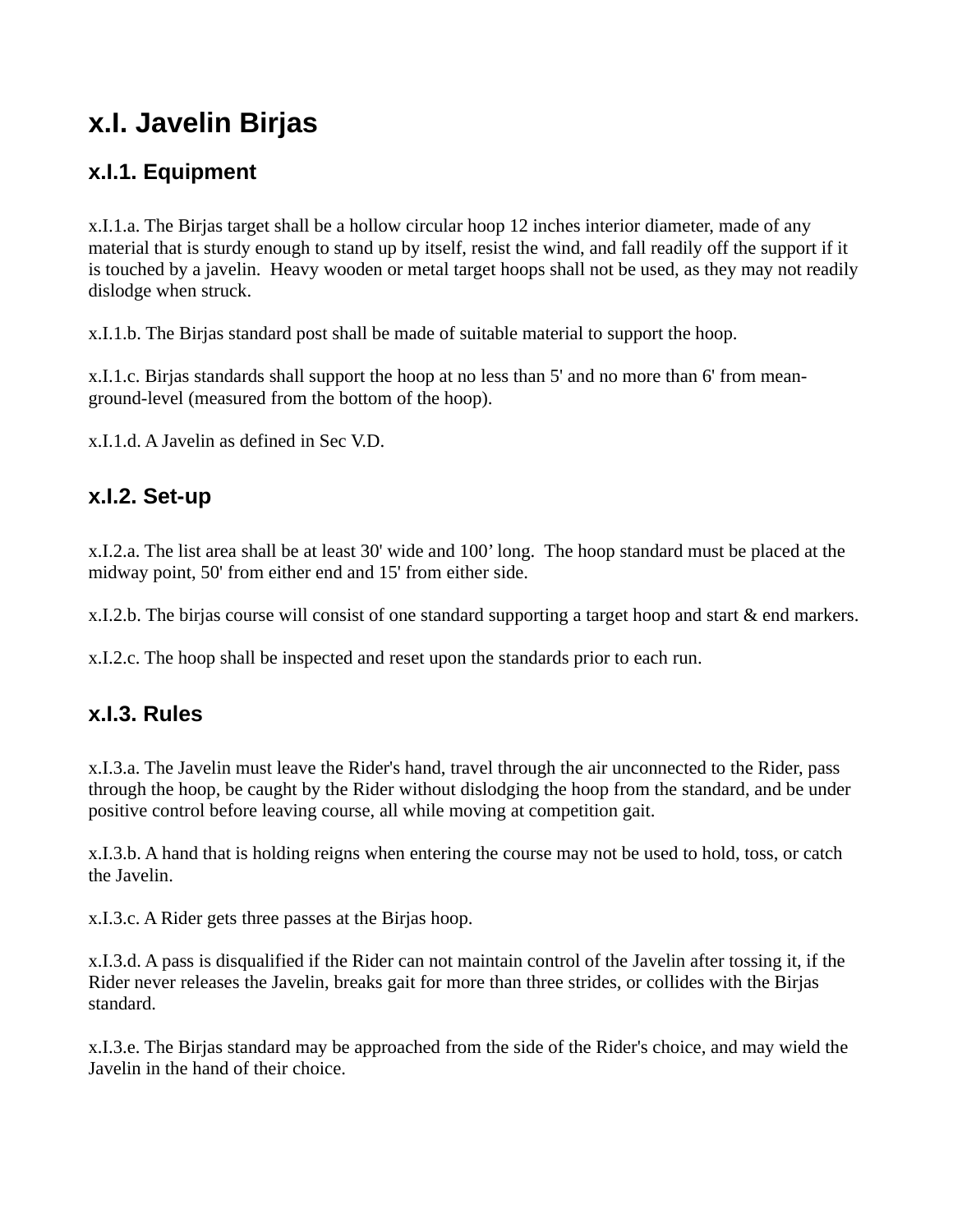## <span id="page-2-2"></span>**x.I.4. Scoring for Javelin Birjas**

x.I.4.a. Successfully threading the hoop, leaving the hoop upon the standard and departing the course with the Javelin under control earns 30 points.

x.I.4.b. Successfully threading the hoop, but hooking the hoop in the Rider's arm (like Ring Tilt) and departing the course with the Javelin under control and the hoop still on their arm earns 2 points.

x.I.4.c. Successfully threading the hoop, but dislodging the hoop and departing the course with the Javelin under control earns 1 point.

x.I.4.d. Unsuccessful attempts to thread the hoop earn no points.

x.I.4.e. Total score possible is 90 points.

x.I.4.f. Javelin Birjas is not a timed game.

#### <span id="page-2-1"></span>**x.I.5. Pattern for Javelin Birjas**

x.I.5.a. On receiving the signal from the EMiC that the course is clear, the Rider will advance towards the Birjas Hoop, choosing which side of the Birjas Standard to approach.

x.I.5.b. The Rider will attempt to aim the javelin to pass through the Birjas Hoop and 'toss' it parallel with the direction of travel.

x.I.5.c. After letting go of the javelin, the Rider will attempt to catch the javelin mid-air after it as passed through the hoop.

x.I.5.d. If successful, the Rider must hold the javelin high above their shoulder or head to demonstrate they have control of it before exiting the course.

#### <span id="page-2-0"></span>**x.I.6. Diagram for Javelin Birjas**

[ Diagram to be developed ]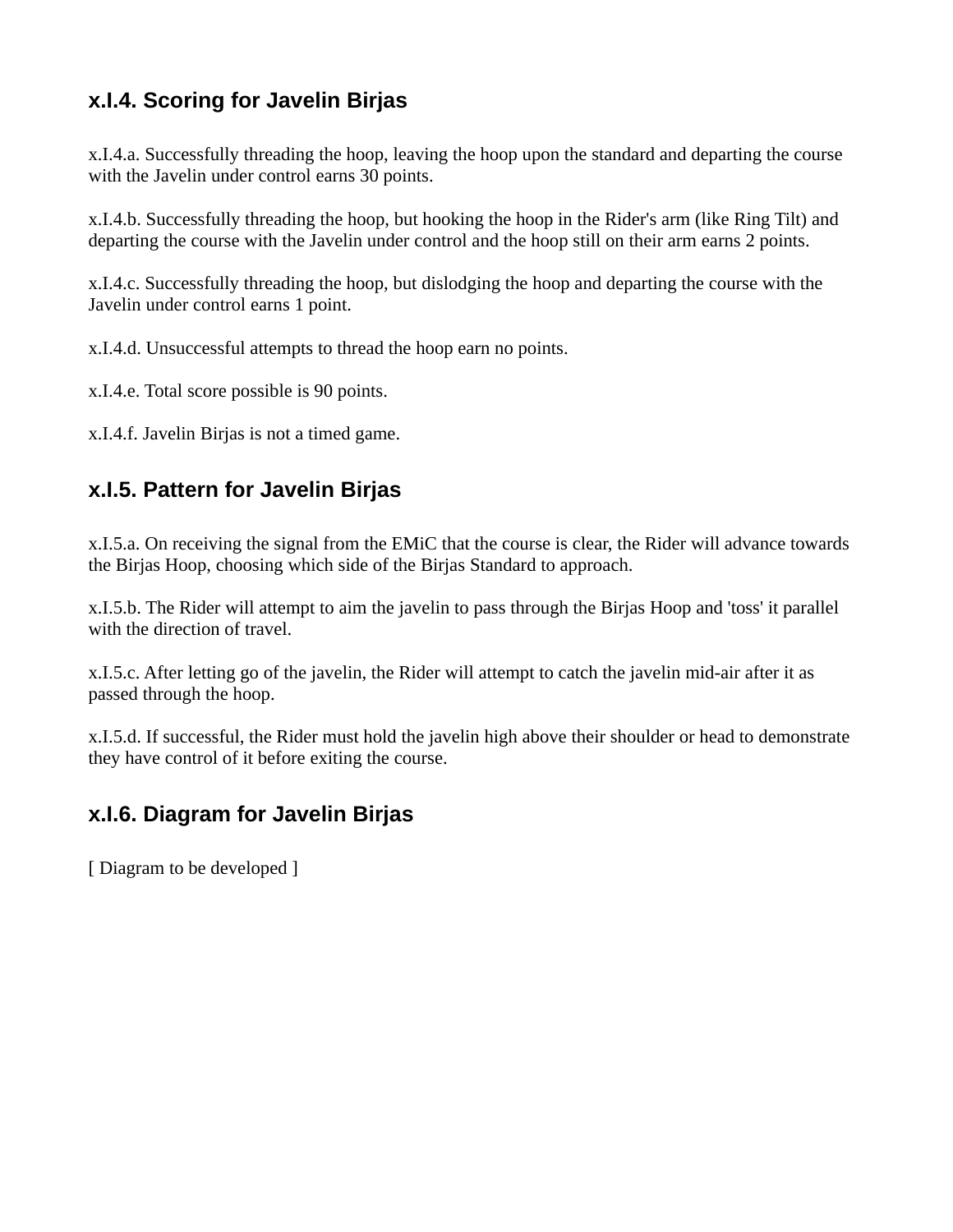## <span id="page-3-3"></span>**x.J. Lance Birjas**

#### <span id="page-3-2"></span>**x.J.1. Equipment**

x.J.1.a. A lane shall be constructed for this activity. It shall be made from any materials that are highly visible and that a horse will not willingly encounter, such as flagging. If the lane constructed is longer than the course requires, start and end points for the course should be clearly visible.

x.J.1.a.i. No minimum lane width is specified. There should be adequate space for the Rider and Horse to pass the Birjas standard on either side.

x.J.1.a.ii. A lane setup for Mounted Archery may be used provided the lane is wide enough.

x.J.1.b. The Birjas target shall be a hollow circular hoop 12 inches interior diameter, made of any material that is sturdy enough to stand up by itself, resist the wind, and fall readily off the support if it is touched by a lance. Heavy wooden or metal target hoops shall not be used, as they may not readily dislodge when struck.

x.J.1.c. The Birjas standard post shall be made of suitable material to support the hoop.

x.J.1.d. Birjas standards shall support the hoop at no less than 5' and no more than 6' from meanground-level (measured from the bottom of the hoop).

x.J.1.e. A Lance as defined in Sec V.C.

#### <span id="page-3-1"></span>**x.J.2. Set-up**

x.J.2.a. The list area shall be at least 30' wide and 100' long. The hoop standard must be placed at the midway point of the list (50' from either end). The lane shall run through the center of the list area.

x.J.2.b. The birjas course will consist of one standard supporting a target hoop, start & end markers, and the lane.

x.J.2.c. The hoop shall be inspected and reset upon the standards prior to each run.

#### <span id="page-3-0"></span>**x.J.3. Rules**

x.J.3.a. In order to score, the Lance must leave the Rider's hands, travel through the air unconnected to the Rider, pass through the hoop, be caught by the Rider without dislodging the hoop from the standard, and be under positive control with both hands before leaving course, all while moving at competition gait.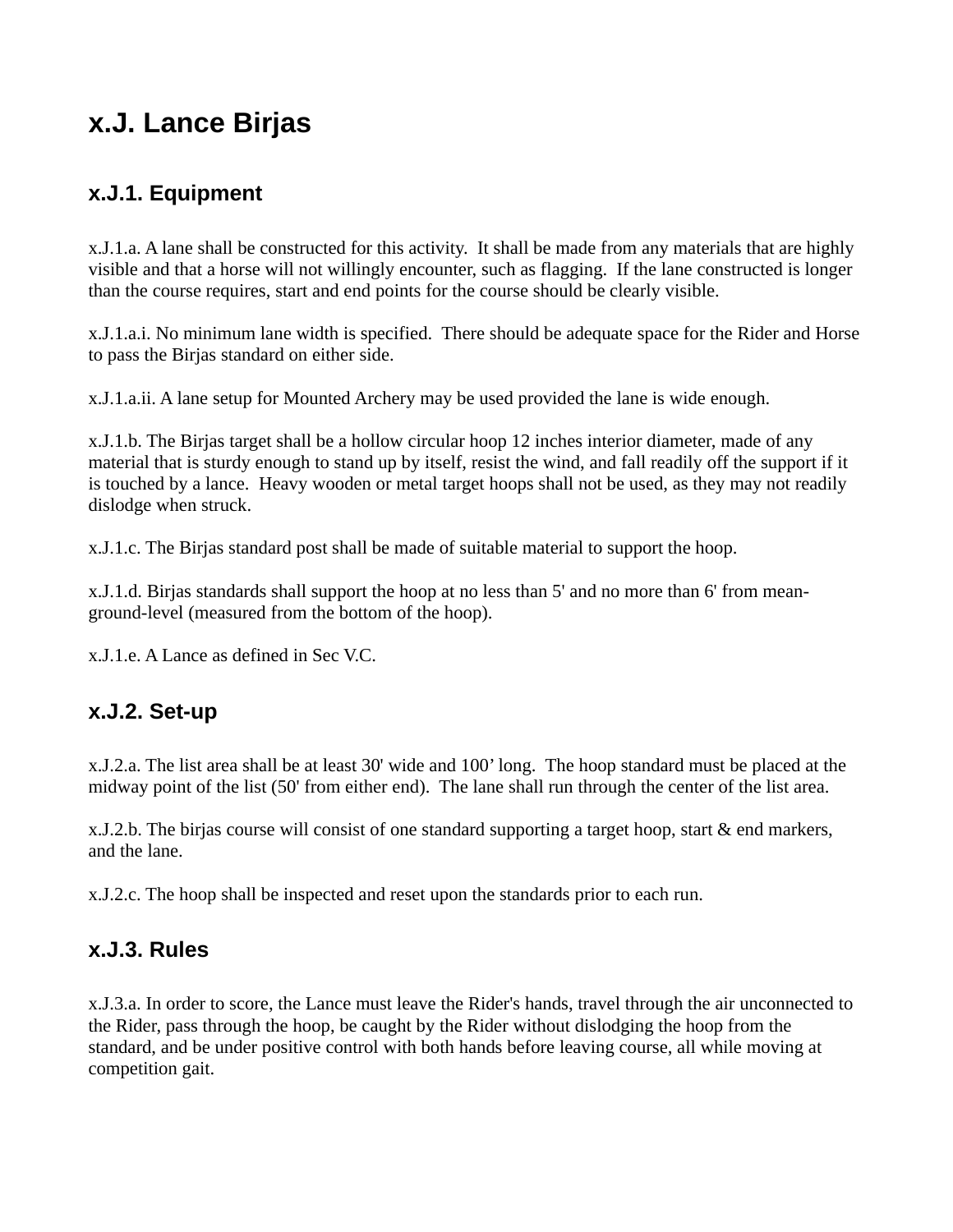x.J.3.a.i. The Lance must be unsupported by the Rider for a visible moment while the lance is threading the hoop. The Rider's off-hand may grasp the Lance after this moment while the trailing end of the Lance is still passing through the hoop.

x.J.3.b. This game requires both hands to be used with the lance. Once in the lane, the reigns may not be used.

x.J.3.c. A Rider gets three passes at the Birjas hoop.

x.J.3.d. A pass is disqualified if the Rider can not maintain control of the Lance after tossing it, breaks gait for more than three strides, collides with the Birjas standard, or grabs the reigns.

x.J.3.e. The Lance must be pointed tip upwards when reigns are in hand, and when entering or leaving the lane.

x.J.3.f. The Birjas standard may be approached from the side of the Rider's choice, and may position their Lance with the grip of their choice.

x.J.3.g. The Rider's primary hand may not be ahead of the five-foot mark on the lance as defined in Sec V.C.2. prior to the toss of the Lance through the hoop. After the toss, the Rider may grip the Lance in both hands as they wish.

### <span id="page-4-1"></span>**x.J.4. Scoring for Lance Birjas**

x.J.4.a. Successfully threading the hoop, leaving the hoop upon the standard and departing the course with the Lance under control earns 30 points.

x.J.4.a.i. If the EMiC observes that Rider does not leave the Lance in-air for a visible moment while threading the hoop, the score is reduced to 10 points.

x.J.4.b. Successfully threading the hoop, but hooking the hoop in the Rider's arm or Lance (like in Ring Tilt) and departing the course with the Lance under control and the hoop still on their arm or Lance earns 2 points.

x.J.4.c. Successfully threading the hoop, but dislodging the hoop and departing the course with the Lance under control earns 1 point.

x.J.4.d. Unsuccessful attempts to thread the hoop earn no points.

x.J.4.e. Total score possible is 90 points.

x.J.4.f. Lance Birjas is not a timed game.

#### <span id="page-4-0"></span>**x.J.5. Pattern for Lance Birjas**